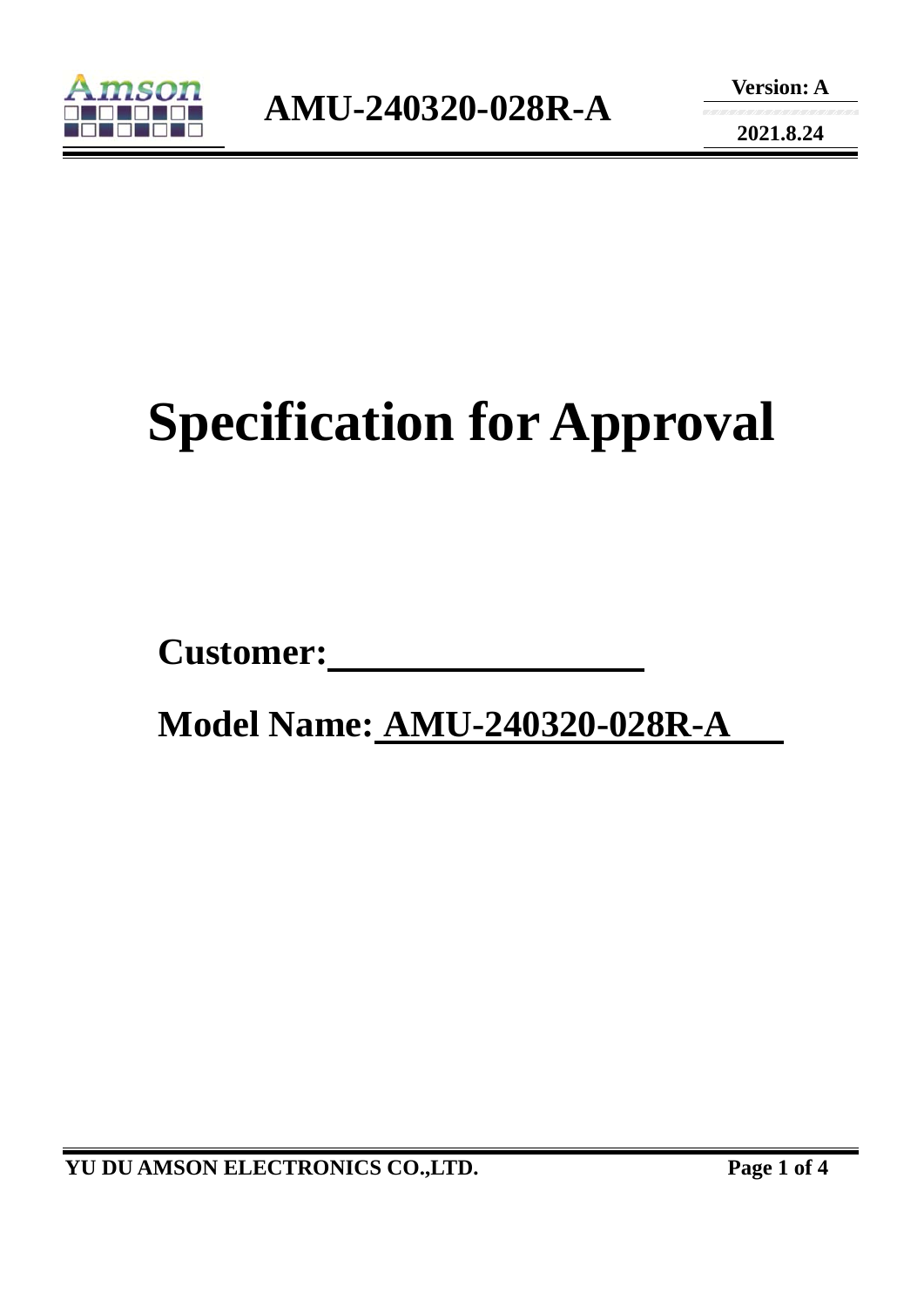

## **AMU-240320-028R-A**

**Version: A** 

**2021.8.24** 



**YU DU AMSON ELECTRONICS CO.,LTD. Page 2 of 4**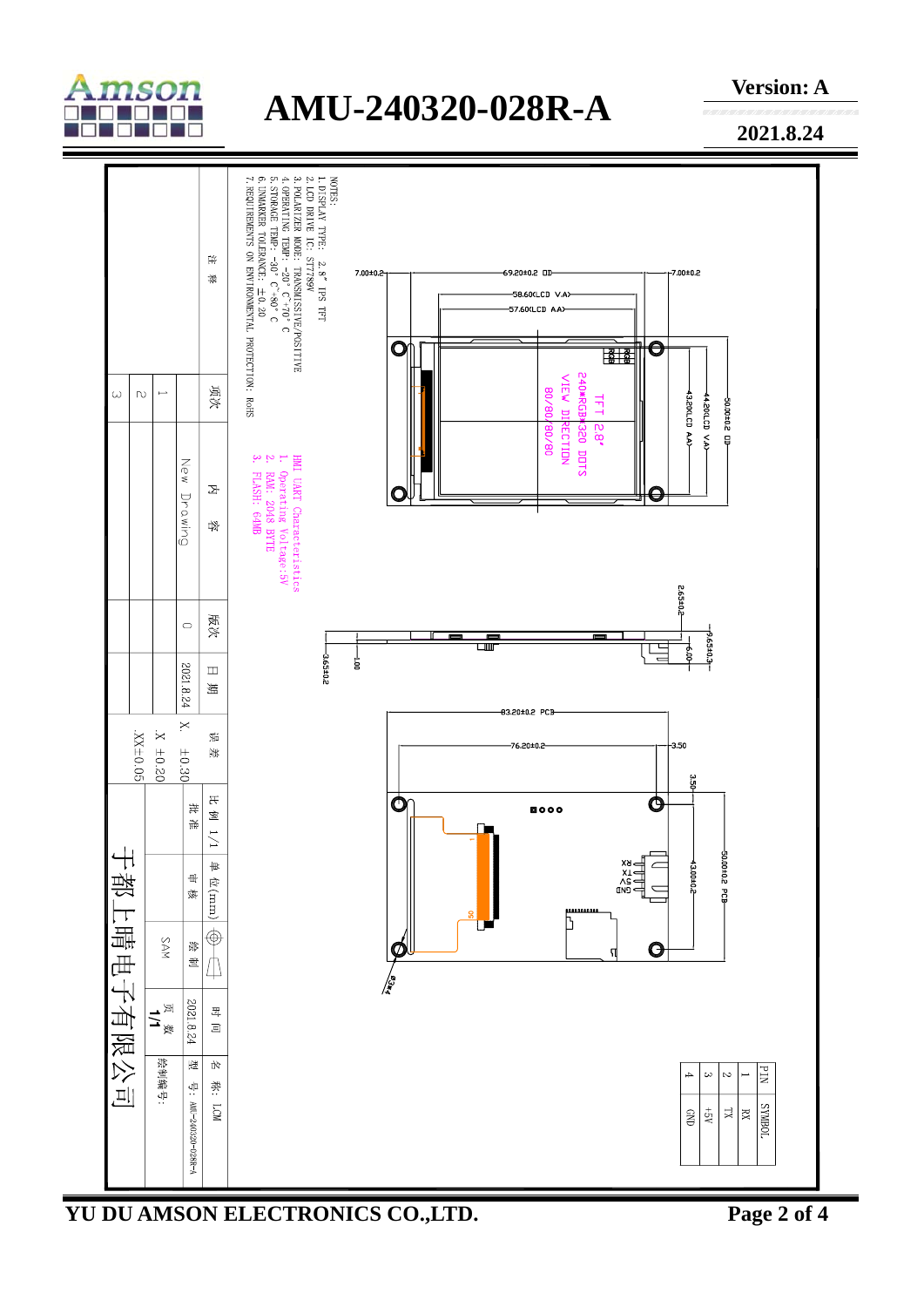

**AMU-240320-028R-A** 

**2021.8.24** 

#### ·**General Information**

| <b>ITEM</b>                | <b>STANDARD VALUES</b>            |  |  |  |
|----------------------------|-----------------------------------|--|--|--|
| LCD type                   | 2.8"TFT                           |  |  |  |
| colors                     | 65K (65536)                       |  |  |  |
| Module size                | 69.20(L)X50.00(W)X3.65(H)         |  |  |  |
| <b>TFT</b> Active area     | 50.6mm $(L) \times 43.2$ mm $(W)$ |  |  |  |
| Dot arrangement            | $240(RGB) \times 320$             |  |  |  |
| Touch Type                 |                                   |  |  |  |
| <b>Back Light</b>          | LED                               |  |  |  |
| <b>B/L Life Time</b>       | $>30,000$ h                       |  |  |  |
| Luminous Intensity for LCM | 250 Cd/m2                         |  |  |  |
| Weight                     | <b>TBD</b>                        |  |  |  |

#### ·**DC Characteristics**

| <b>ITEM</b>           | <b>Test condition</b> | MIN  | <b>TYP</b> | <b>MAX</b> | Unit |
|-----------------------|-----------------------|------|------------|------------|------|
| <b>Supply Voltage</b> |                       | 4.75 |            |            |      |
| operating current     | $VCC=+5V,$            |      | 85         |            | mA   |
|                       | <b>SLEEP Mode</b>     |      | 20         |            | mA   |

### ·**Operating temperature,Contents of Reliability Tests**

| <b>ITEM</b>               | <b>Test condition</b> | <b>MIN</b> | TYP | <b>MAX</b> | Unit |
|---------------------------|-----------------------|------------|-----|------------|------|
| temperature operating     | 5V                    | $-20$      | 25  |            | ∽    |
| Temperature Storage       |                       | $-30$      | 25  | 85         | ∽    |
| <b>Humidity Operation</b> | $25^{\circ}$ C        | 10%        | 60% | 90%        | RH   |

#### ·**Interface parameter**

| <b>ITEM</b>               | <b>Test condition</b>                    | MIN                         | <b>TYP</b> | <b>MAX</b> | Unit |
|---------------------------|------------------------------------------|-----------------------------|------------|------------|------|
| serial baud rate          | standard                                 |                             | 115200     |            | bps  |
| Serial output level (TXD) | output $1$ , Iout=1mA                    | 3                           | 3.2        |            | V    |
|                           | output $0$ , Iout=-1mA                   |                             | 0.1        | 0.2        | V    |
| serial output level (RXD) | output $1$ , Iout=1mA                    | $\mathcal{D}_{\mathcal{L}}$ | 3.3        |            | V    |
|                           | output $0$ , Iout=-1mA                   | $-0.7$                      |            | 1.3        | V    |
| <b>UART</b> configuration | Data bits: 8, Parity: None, Stop bits: 1 |                             |            |            |      |
| Connector                 | XH-4P-2.54                               |                             |            |            |      |